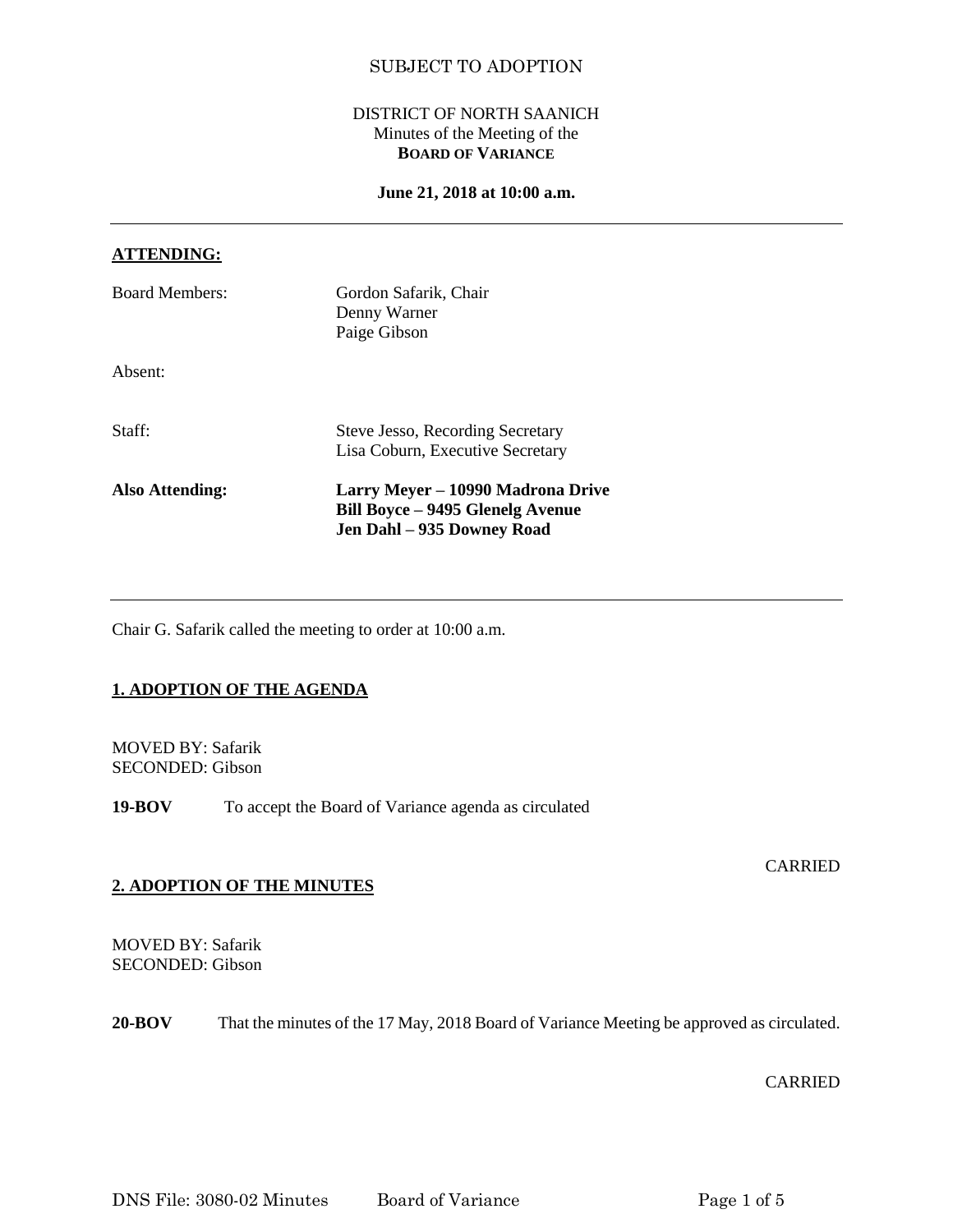## **3. APPLICATIONS**

**3.1 10990 Madrona Drive** - to allow for a decrease in minimum rear setback to maintain position of an accessory structure (storage shed)

| a) | Location:        | Lot A, Section 19, Range 3 West, North Saanich District, and                                                                                                                             |
|----|------------------|------------------------------------------------------------------------------------------------------------------------------------------------------------------------------------------|
|    |                  | District Lot 681 Cowichan District Plan VIP66802                                                                                                                                         |
|    | Civic Address:   | 10990 Madrona Drive                                                                                                                                                                      |
|    | Applicant/Owner: | Larry Meyer                                                                                                                                                                              |
|    | Variance:        | To vary Section 504.4.4(c)(ii) and 504.4.4(c)(iii) of Zoning                                                                                                                             |
|    |                  | Bylaw No. 1255 within a Commercial Marina 2 (M-4) zone in<br>order to decrease the minimum rear setback for an accessory<br>building from 7.6m to 0.98m, a decrease of 6.62m or 87%, and |
|    |                  | to decrease the minimum interior side setback for an<br>accessory building from 7.6m to 3.6m, a decrease of 4.0m or<br>53%.                                                              |

Chair, G. Safarik asked for any comments from the gallery.

Larry Meyer, Owner of Deep Cove Marina, requested special variance. Said that he obtained what was needed for the BOV. States hardship is to meet safety/security requirements. Location of car park cited as cause for no other feasible option for building location.

P. Gibson asked the reasons for having it there exactly. Mr. Meyer replied stating security reasons alongside averting any chances of environmental hazardous materials spilling.

D. Warner stated commercial zone was intended to provide land/water for marine with limited onshore facility and wanted to know on record she has issues with these variances that come before them when there is a structure already existing. Mr. Meyer responded that he consulted with planning department and that because it was a 10x10 there was no need for a plan/variance in place.

Chair, G. Safarik clarified the hardship was dock access/shed location. He asked for more comments and information. Bill Boyce, associate of Mr. Meyer and North Saanich occupant (address: 9495 Glenelg ave) – stated they talked to dev/planning regarding their intentions including the shed location and there were no discussions at the time about any offset. He said they discussed the issue of structure being as close as possible to gangway access to docks to give quick immediate access to safety equip. The only other location according to him would be across the driveway which would lead to longer response times for spills which are a large issue for marinas.

Mr. Boyce asked if this helped, and Chair, G. Safarik claimed that it did.

Mr. Meyer added afterwards that when they spoke to planning, that Staff did not come forth with information regarding marine zone info despite asking for guidance prior to placing structure where it is now. Claimed there was mentioning of setbacks as a concern and was told it was a 10x10 and therefore did not need anything else. Insisted they never intended to break any rules and that they did not get the proper advice.

P. Gibson said that coves are difficult as only direct neighbours of the subject property are notified of a variance application, even though other residents along the cove may be more affected by the variance than the direct neighbours. Her concern was that the person who made the complaint about the structure may not be aware of the variance application. P. Gibson therefore suggested the application be tabled until the next meeting, and proposed a motion directing that the addresses from 10892 Madrona on the west side to 592 Meldram on the east side receive notice of the variance.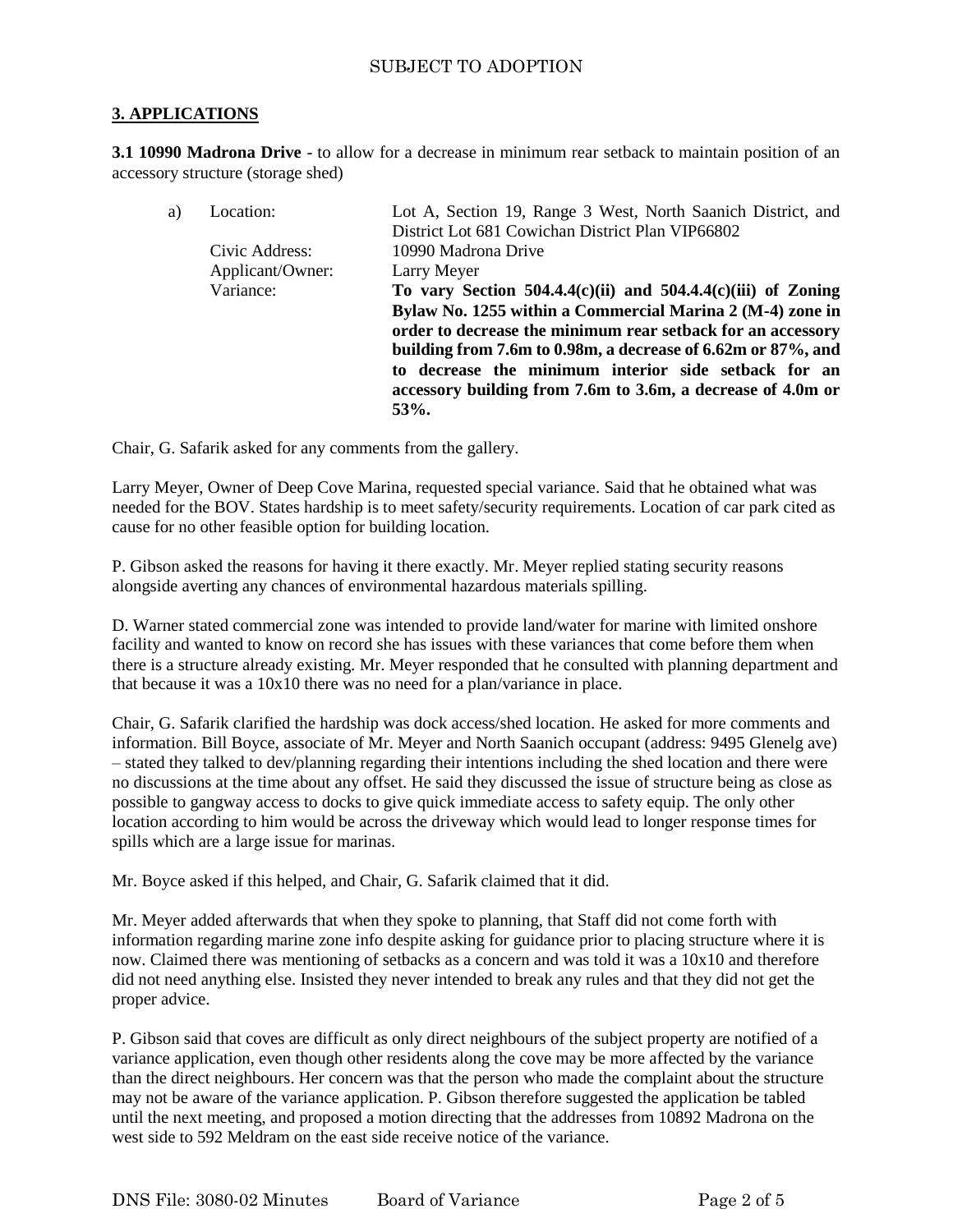Mr. Meyer asked if there had been a written or verbal complaint, and P. Gibson replied that it was her understanding from speaking with the Building Inspector that there had been a complaint.

Mr. Boyce said it looks worse than it really is in regards to being called an eyesore and requested to at least secure the area that looks badly due to a tarp blowing in the wind, machinery nearby, etc. Chair, G. Safarik said he understands, and that P. Gibsons concern was that not enough were notified. P. Gibson reiterated her point earlier about this. Mr. Boyce clarified that the shed is not a fixed structure, and that worst case scenario is it gets moved.

Mr. Meyer said he did speak to Staff previous to the Stop-Work order and asked to come to the site and give them advice which was turned down. Claimed he was surprised then that during stop work order he was then able to visit the site. He questioned why he refused to come assist earlier when he asked.

G. Safarik replied that the Building Inspector had said he was responding to a complaint filed. Mr. Meyer responded that they were trying to be proactive, and were not trying to transgress any rules.

Chair, G. Safarik explained that P. Gibson is still concerned about the notification process. Mr. Meyer replied by stating that they are not to blame for the process.

P. Gibson suggested tabling the application until the next meeting. Mr. Meyer said he had to push much of his team to get things done on time as investors are coming to visit in July. Mr. Boyce asked to finish shed – P. Gibson stated that such authorization is outside of the authority of the board.

D. Warner acknowledged that it does mention that building where it is now requires an environmental permit. Mr. Meyer held up some paperwork but at that time it was unclear if this was the permit he required.

MOVED BY: G. Safarik SECONDED: P. Gibson and Warner

## **21-BOV**

*That the application to vary Section 504.4.4(c)(ii) and 504.4.4(c)(iii) of Zoning Bylaw No. 1255 within a Commercial Marina 2 (M-4) zone in order to decrease the minimum rear setback for an accessory building from 7.6m to 0.98m, a decrease of 6.62m or 87%, and to decrease the minimum interior side setback for an accessory building from 7.6m to 3.6m, a decrease of 4.0m or 53% be postponed to the 19 July BOV meeting as new notifications to owners are sent out from the addresses ranging from 10982 Madrona Drive up to and including 592 Meldram Drive.* 

OPPOSED: None

**CARRIED**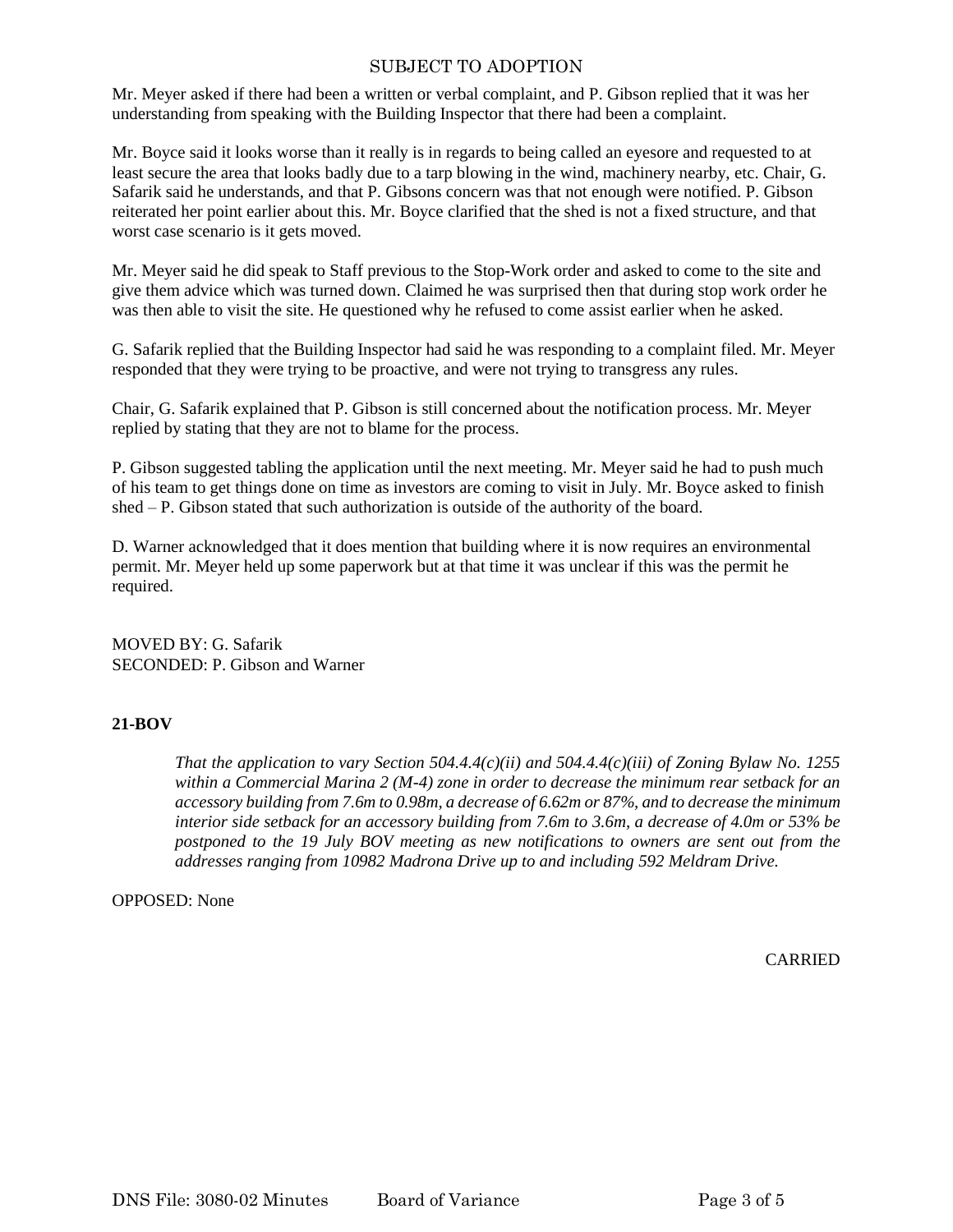**3.2 935 Downey Road** – to allow for an increase to maximum setback from front lot lines to avoid disruption to heritage garden and trees

| b) | Location:        | Part of Lot 7, Section 17, Range 2 West, North Saanich District,<br>Plan 6228, lying West of a straight boundary joining the parts of<br>bisection of the North and South boundaries of said lot                                                                                                                                         |
|----|------------------|------------------------------------------------------------------------------------------------------------------------------------------------------------------------------------------------------------------------------------------------------------------------------------------------------------------------------------------|
|    | Civic Address:   | 935 Downey Road                                                                                                                                                                                                                                                                                                                          |
|    | Applicant/Owner: | Jennifer Dahl                                                                                                                                                                                                                                                                                                                            |
|    | Variance:        | To increase the Maximum Setback from front lot line for a                                                                                                                                                                                                                                                                                |
|    |                  | principle residential building footprint in a Rural<br>Agricultural 1 (RA-1) Zone from 60m to 70m, an increase of<br>10m or 17%, and to increase the Maximum Setback from the<br>front lot line for the rear of a principle residential building in<br>a Rural Agricultural 1 (RA-1) Zone from 50m to 60m, an<br>increase of 10m or 20%. |

Chair, G. Safarik asked for any comments from the gallery.

Jen Dahl stating her hardship conditions as mentioned above. She said that she seeks to preserve the nature in the area after the work is done. P. Gibson asked if she was responsible for/owner of the property under the company 0833181 BC Ltd. Mrs. Dahl said she was so authorized.

D. Warner asked if due to being an ALR, if the variance is granted, and house built where she wanted, if she is possibly limiting the actual farming for future tenants. Ms. Dahl replied that there is currently a workshop where she wants the house so it is not being farmed anyhow. She included that they had a very large vegetable garden nearby. Ms. Dahl explained about the new gardens and trees that will be reinstated at a future time to restore the lands to a previous condition and that they will disrupt the land as little as possible.

D. Warner asked clarification on the hardship. Ms. Dahl again summarized her hardship by stating she wishes to prevent any harm to nature and repeated her hardship claim regarding the setbacks. P. Gibson said if it was not an ALR this would be a "no-brainer" and further stated that she didn't consider the preservation of ornamental trees and shrubs to be a hardship given the agricultural context. She stated that the intent of the bylaw, and the ALC regulation, is to keep houses sited at the front of the agricultural lots, to maximize the agricultural potential of the property.

Chair, G. Safarik mentioned that the proposed house changes are large and that there is no real net loss of land ultimately. He proceeded to call for a motion.

Responding to call for motion, D. Warner re-states what is desired from Ms. Dahl, and it is repeated by Chair, G. Safarik. Chair, G. Safarik and D. Warner were in favour. P. Gibson was not in favour of the motion.

MOVED BY: G. Safarik SECONDED: D. Warner

## **22-BOV**

*That the application to increase the Maximum Setback from front lot line for a principle residential building footprint in a Rural Agricultural 1 (RA-1) Zone from 60m to 70m, an increase of 10m or 17%, and to increase the Maximum Setback from the front lot line for the rear of a principle residential building in a Rural Agricultural 1 (RA-1) Zone from 50m to 60m, an increase of 10m or 20% be approved.*

CARRIED